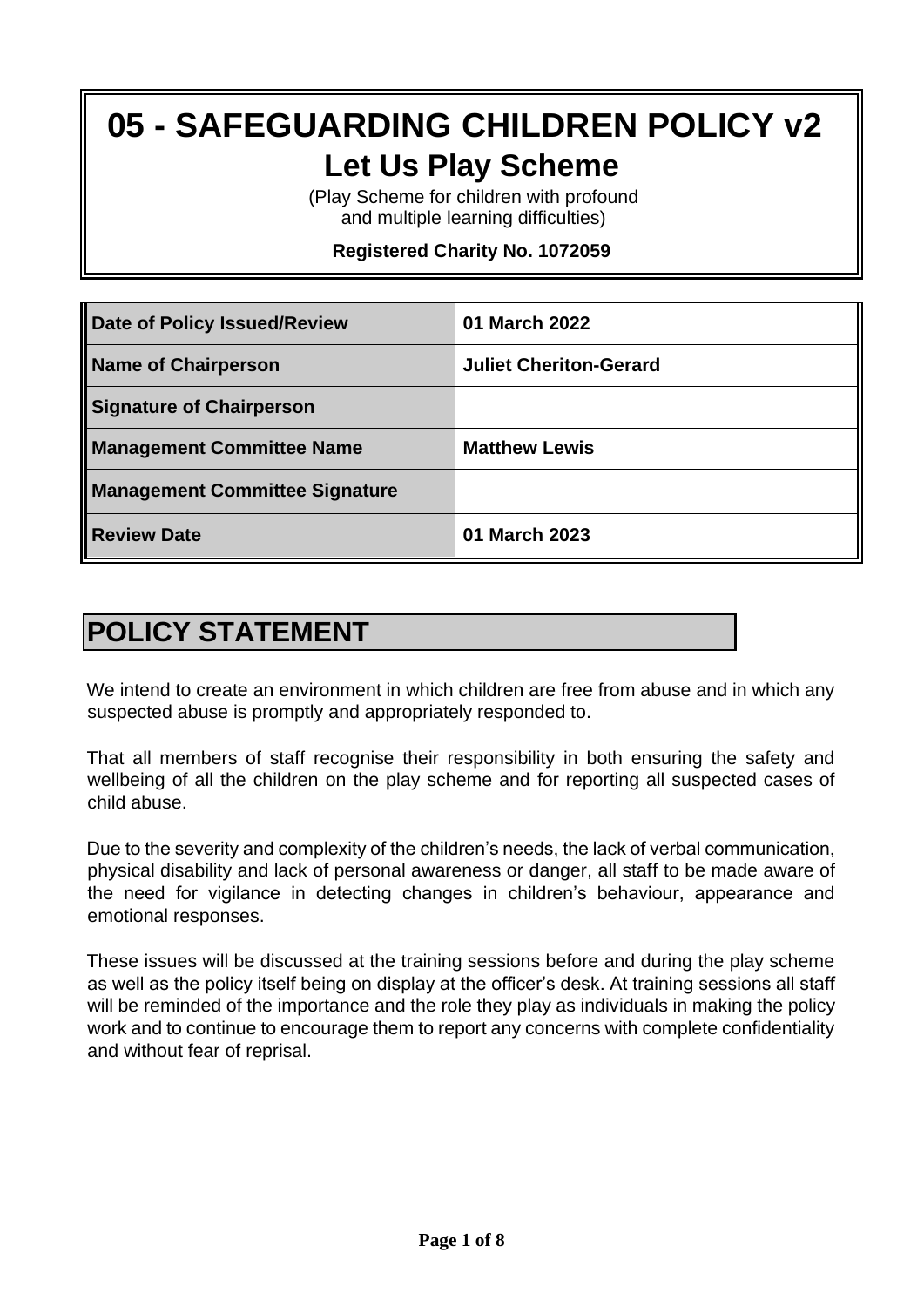## **PRINCIPLES**

- The welfare of children is paramount
- All Staff are responsible for Safeguarding Children.
- All Staff must take responsibility for understanding the procedures.
- If abuse is suspected, your suspicions must be reported. Failure to do so is disciplinary matter.
- Any area of doubt or concern regarding these procedures should be referred to the Designated Safeguarding Lead (DSL).
- The DSL at LUPS is Vicky Ashton Playscheme Manager. The Deputy DSL is Matt Lewis – Deputy Playscheme Manager

**Child abuse has been defined as 'harm to children under the age of 18, by parents, carers or others, either by direct acts, or by failure to prevent abuse from happening'.** 

## **CATEGORIES OF ABUSE**

#### **There are four categories of abuse as follows:**

- **1. Physical abuse –** is the actual or likely physical injury to a child, or the failure to prevent injury. This can include bodily assaults such as bruises, burns, abrasions, fractures, dislocations, wounds or marks of physical restraint.
- **2. Neglect –** is the persistent or severe neglect of a child, or the failure to protect a child from exposure to any kind of danger. This can include failure to provide access to appropriate health, social care or educational services, or to be withholding of the necessities or life, such as medication, adequate nutrition, clothing and heating. The persistent failure to provide these necessities can result in significant impairment of the child's health or development, including failure to thrive.
- **3. Emotional abuse –** the severe or persistent emotional ill-treatment or rejection of a child which leads to adverse effects on a child's behavioural and emotional development. It might include bullying, shouting, threats or harm or abandonment, persistent ignoring, undermining, ridiculing, racial abuse, deprivation of contact, blaming or controlling.
- **4. Sexual abuse –** forcing or enticing a child or young person to take part in sexual acts, whether or not the child understands what is happening, or is unable to give informed consent. It is also the failure to prevent the sexual exploitation of a child. It can involve adults known to the child, (including family members), carers, friends, staff or other children. Sexual activity can include caressing, fondling, mutual masturbation, penetration or non-penetrative acts, encouraging children to behave in sexual inappropriate ways, exposure to pornographic materials, being made to witness sexual acts, or to be allowed access to any pornographic activities.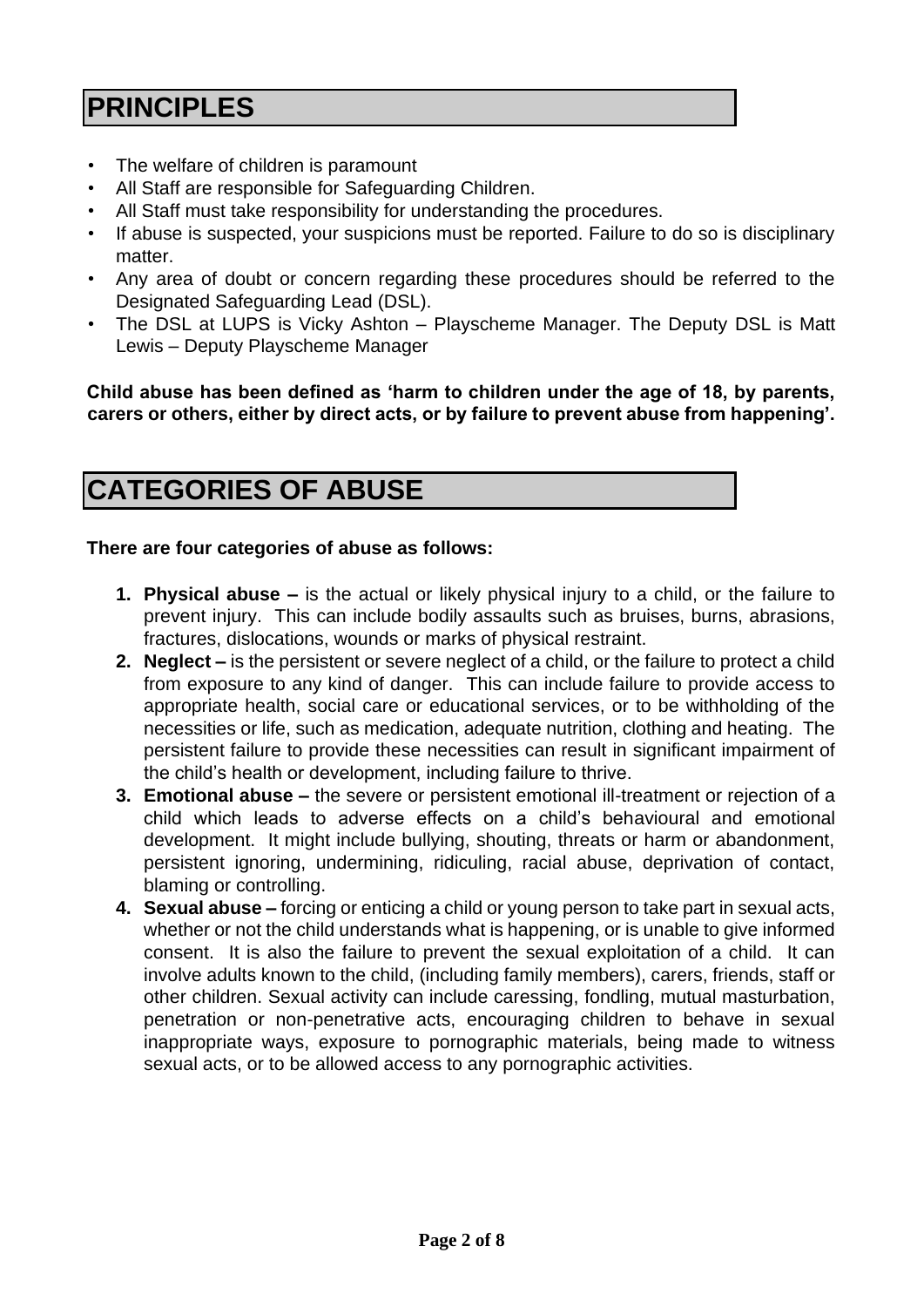## **RECOGNITION OF ABUSE**

#### **The following are some indicators (not confirmation) of abuse:**

- Staff need to be aware that a child may disclose information about abuse.
- The child has an injury for which the explanation appears to be inconsistent.
- The child's behaviour, personality or performance may change. They may become more aggressive or alternatively withdrawn or sexually explicit.
- The child may appear not to trust adults with whom they would be expected to have, or once had a close relationship, and do not appear to be able to mix socially or make friends.
- Their appearance may look increasingly neglected or he/she may lose or put on weight for no apparent reason.
- The child shows inappropriate sexual awareness for his/her age or cognitive ability and may sometimes act in sexually explicit ways.

There are other signs or symptoms of child abuse. These are discussed in the child protection training for staff.

Staff need to be aware that care must be taken not to make assumptions or to misinterpret information.

- It is **not** your responsibility to decide whether a child is being abused.
- **It is your responsibility** to act on your concerns immediately.
- Never assume that someone else will have reported the same concern.
- Any concerns that you have about a child should be reported. You should record, date and sign any information and pass to the DSL or deputy DSL as soon as possible so that exact details (including wording used, if applicable) are easily recalled.

You must also keep in mind that disabled children and vulnerable young people are particularly open to abuse and may have added difficulties in communicating what is happening (or has happened) to them.

## **STAFF RECRUITMENT**

To create a safe and secure environment we will ensure Safer Recruitment processes are followed. This includes:

- Exclude known offenders
- It will be made clear to all applicants for any post within the play scheme that the position is exempt from the provisions of the Rehabilitation of Offenders Act 1974.
- All staff will be asked to provide at least two references, which will be taken up before employment commences.
- All staff has an agreed probationary period during which time they shadow experienced staff and are under the supervision of senior assistants who help assess their skills and suitability for continued employment on the playscheme.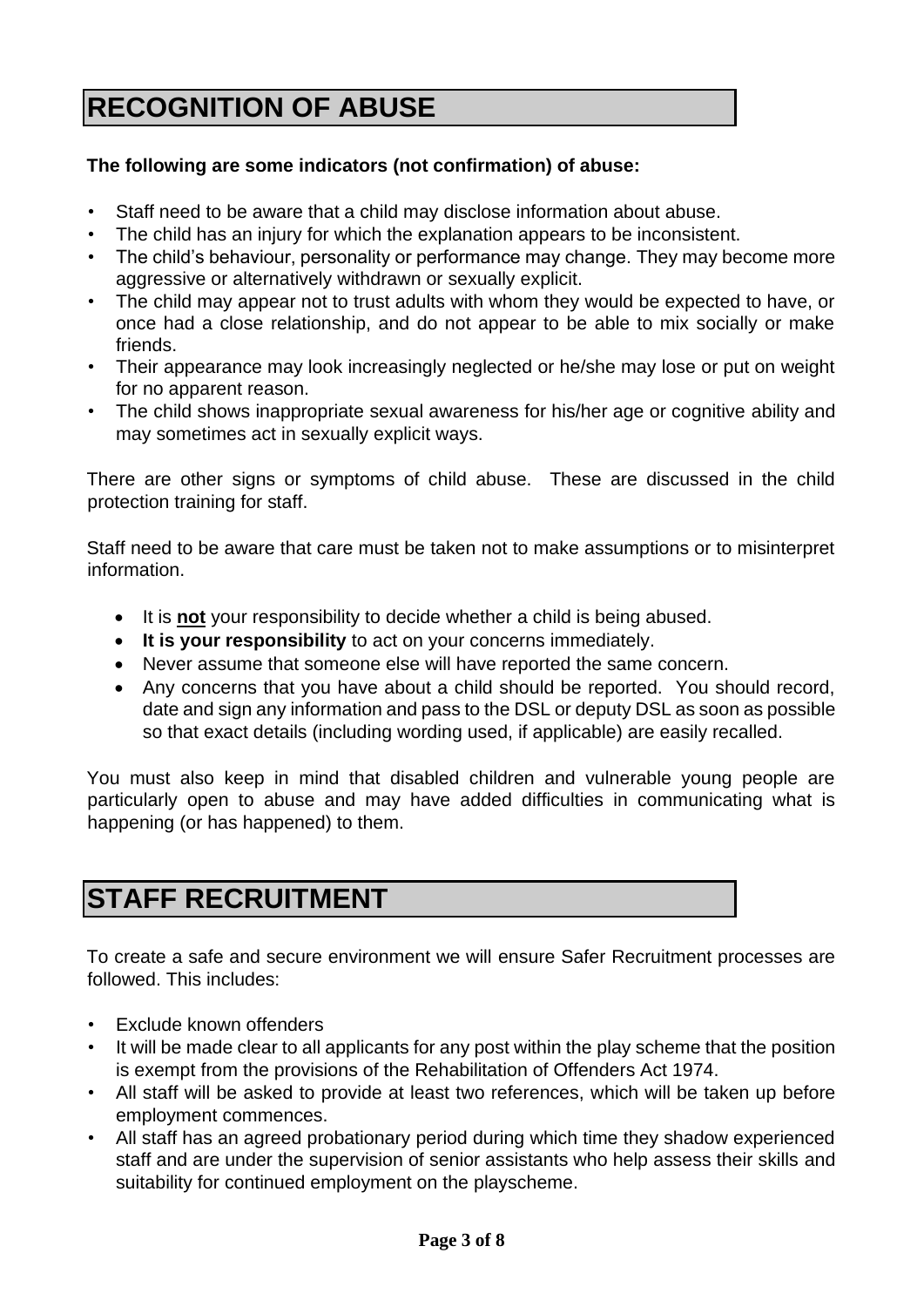- Our children are very vulnerable, and our staff are well trained in observation. All staff over the age of 16 will be subject to an Enhanced DBS check.
- Recognising that these checks will only show known offenders there are no circumstances where a child and their 1:1 staff member will not be under the supervision of a senior.
- All staff are required to provide proof of their eligibility to work in the UK.

### **STAFF TRAINING**

In addition to ongoing training before and during each play scheme, LUPS will seek out training opportunities for all staff to be trained in recognising symptoms of possible physical abuse, neglect, emotional abuse and sexual abuse.

The DSL and Deputy will undergo external training every two years to ensure knowledge is both current and maintained.

Child protection training for staff will be provided annually by the DSL (or in their absence, the Deputy).

All new staff receive child protection training during their induction. All staff working with children and young people are to be aware of the requirements of the Working Together to Safeguard Children guidance which can be found here:

<http://www.workingtogetheronline.co.uk/>

#### **GOOD PRACTICE**

There are no circumstances whereby a staff member would be left alone with a child  $-$  a Senior would always be in the vicinity.

There will always be two Senior Assistants in each area and the children all have one-toone support.

No staff are not permitted to have mobile phones or cameras on their person during the play scheme. Phones (and any other device which has recording or photography) brought into the play scheme are to be left in the staff room.

Only the Senior Assistants are trained and responsible for the personal care of incontinent children.

All other children can toilet themselves with reminders to wash their hands. Those children who can, will be encouraged to develop a sense of autonomy and independence through adult support, to make choices and in finding names for their own feelings and acceptable ways of expressing them. This will enable children to have the confidence and communication to resist inappropriate approaches.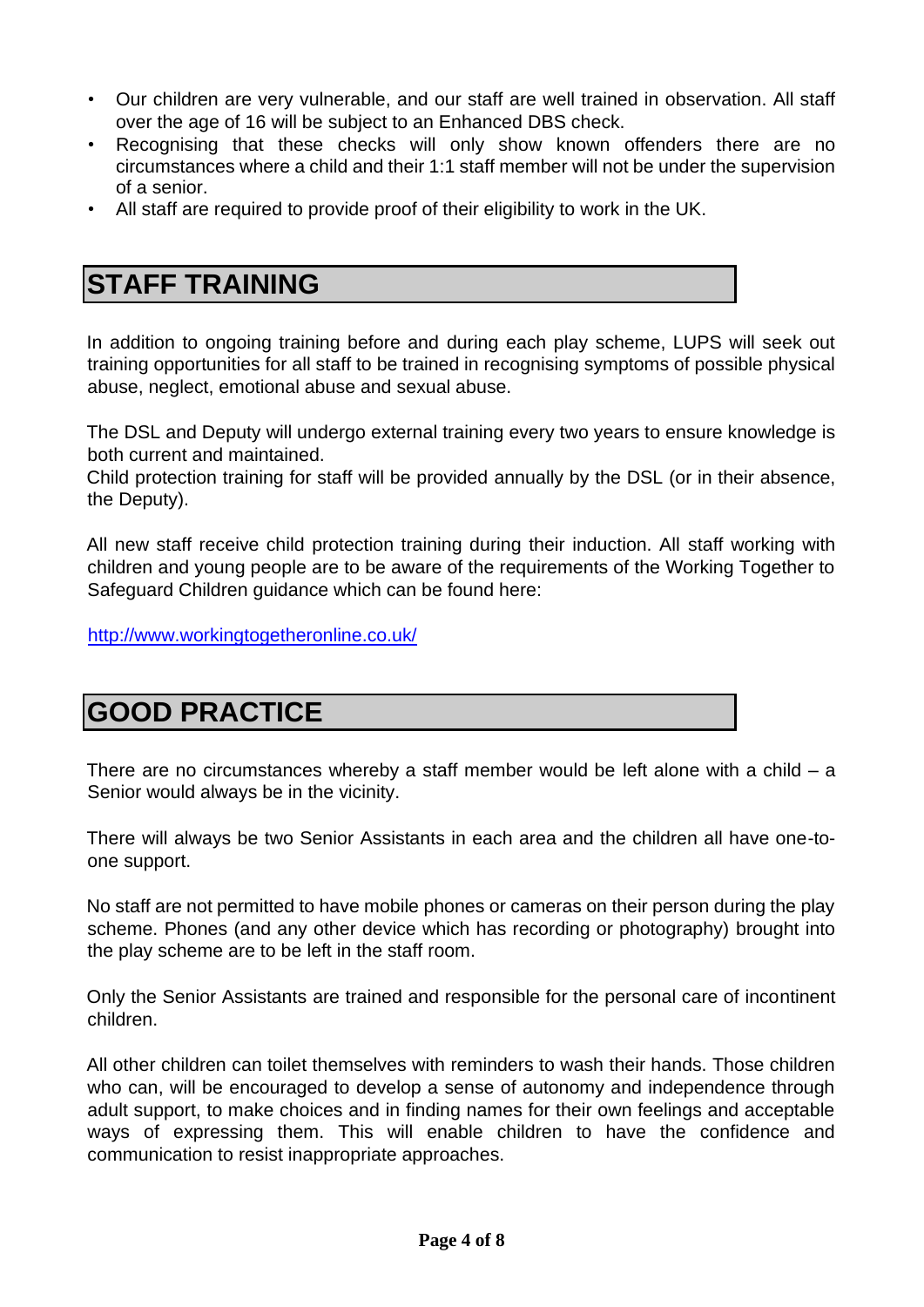For those children who are the most vulnerable, all staff will be continually aware of their presence and note any change of mood or demeanour.

The layout of the Play scheme will permit constant supervision of children.

Respond appropriately to suspicion of abuse.

The children of LUPS are most vulnerable to neglect, physical, sexual and emotional abuse. All changes in a child's behaviour, appearance, responses or emotional presentation and stability will be brought to the attention of the DSL (or Deputy) who will be present during all play schemes.

These exchanges will be made confidentially in the first instance and investigated immediately.

**Where appropriate**, parents will normally be the first point of reference, though suspicions will also be referred as appropriate to Children Services via the online Inter-agency referral form (IARF).

All such suspicions and investigations will be kept confidential, shared only by those who need to know. This would normally be the Senior Assistant and LUPS Officer present at the time.

## **PROCEDURES IN CASES OF SUSPECT OR ACTUAL CHILD ABUSE**

If a disclosure of abuse is made to a member of staff, the following procedure must be followed:

- Noting that the majority of our children are unable to communicate their feelings verbally, particular attention should be paid to any visual signs of communication.
- Listen or watch attentively to what the child is communicating and show them that you believe everything that is being said.
- Do not interrupt or challenge what the child is saying.
- Do not ask leading questions (thereby putting suggestions forward). If you need to ask a question to clarify a point at the end of a disclosure, then only ask an open question (these questions cannot be answered by a 'yes' or 'no').
- Thank the child for confiding in you and reassure them that they were right to do so.
- Staff must make it clear to the child that such information cannot be heard in total confidence; tell them that you will need to inform the DSL who will be able to help.
- The details of the disclosure should be written down, signed and dated by you as soon as possible, (not in front of the child), and passed to the DSL.
- The matter should be treated with complete confidentiality.
- Any member of staff who receives a disclosure of abuse or has reasonable concern to believe that abuse has taken place, can refer to a Senior member of staff, but **must** refer to the DSL.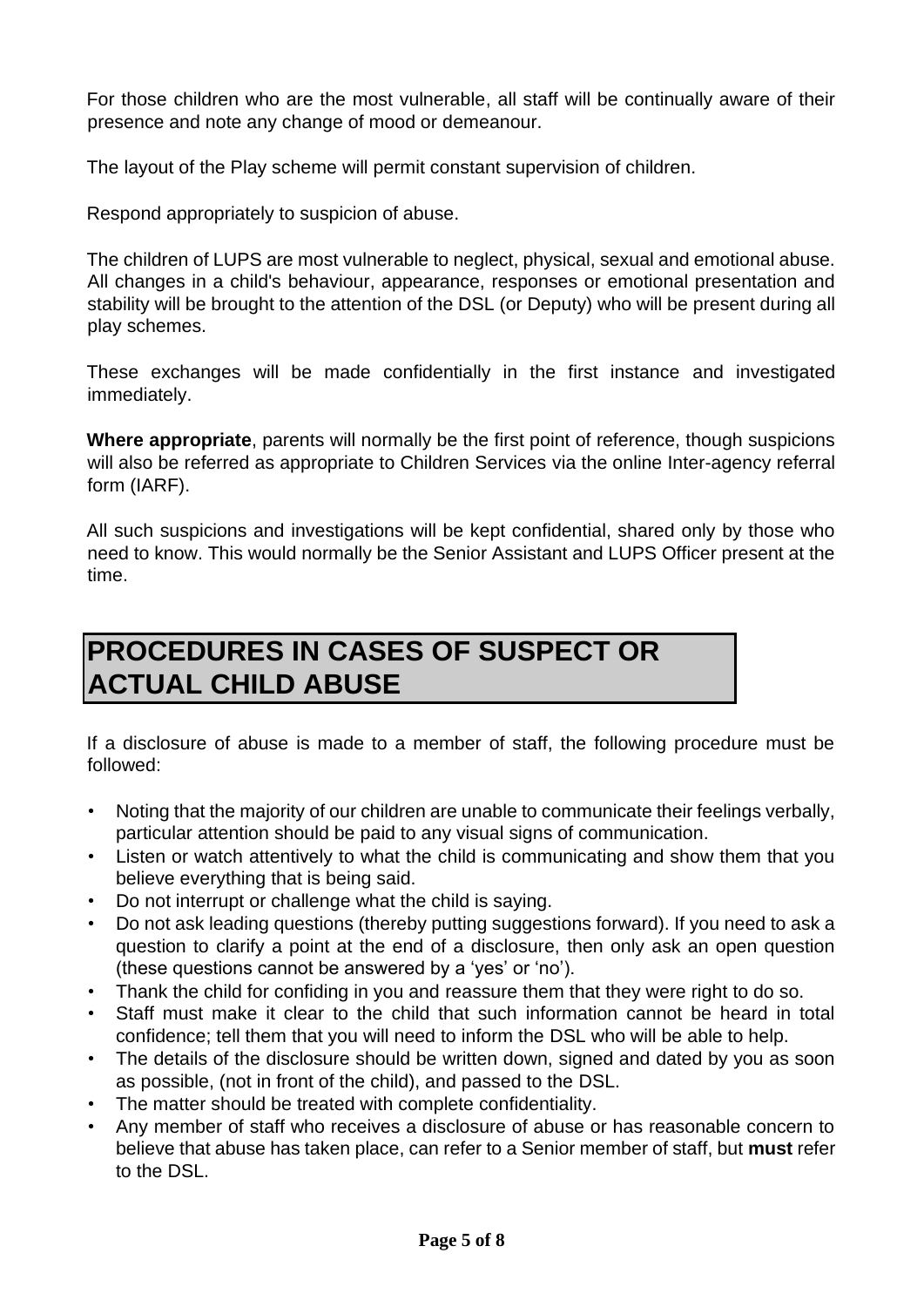- **No further interviewing of the child should take place in the play scheme by any member of staff.**
- The DSL and/or Deputy DSL will then agree a plan of action.
- All details, including the plan of action will be recorded by the DSL and kept secure in the DSL File.
- Any referral to Children Services must be actioned within 2 hours of the report being received by the DSL.
- Communication with Carers and Parents will be followed up by the DSL, as and when appropriate, and on the advice of the Children Services Team.
- The task of deciding whether or not, abuse has occurred, rests with the professional agencies (Children Services and the Police) – not play scheme staff.

## **ACTION CONCERNING MEDICAL EXAMINATION**

If recent sexual assault is suspected, in order to preserve forensic evidence, the child should not be medically examined other than by a Doctor approved by Children Services or the Police. An exception may be made if there appears to be injuries so severe as to require immediate medical attention.

### **ACTION CONCERNING ALLEGATIONS AGAINST A MEMBER OF STAFF**

It is essential that any allegations of abuse made against a member of staff is dealt with fairly, quickly and consistently in order to provide effective protection for the child and at the same time, support the person who is subject to the allegation.

The procedure for dealing with allegations against a member of staff should deal with all cases in which it is alleged that a member of staff:

- Behaved in a way that has harmed a child or may have harmed a child.
- Committed a criminal offence against a child.
- Behaved towards a child or children in a way that indicates that s/he is unsuitable to work with children.

In cases where abuse of a child by a member of staff is suspected or alleged, the following procedure should be followed.

- Allegations should be reported to the DSL immediately.
- If an allegation is made against the DSL, then it should be reported to the deputy DSL or Children Services and the Chief Executive.
- An accurate written record of the allegation must be made.
- Following discussion, the decision needs to be made whether it's a Child Protection case, disciplinary investigation or whether the allegation is unfounded.
- If the case involves any of the four categories of abuse, then this must take priority and a Child Protection referral must be made to Hampshire County Council LADO.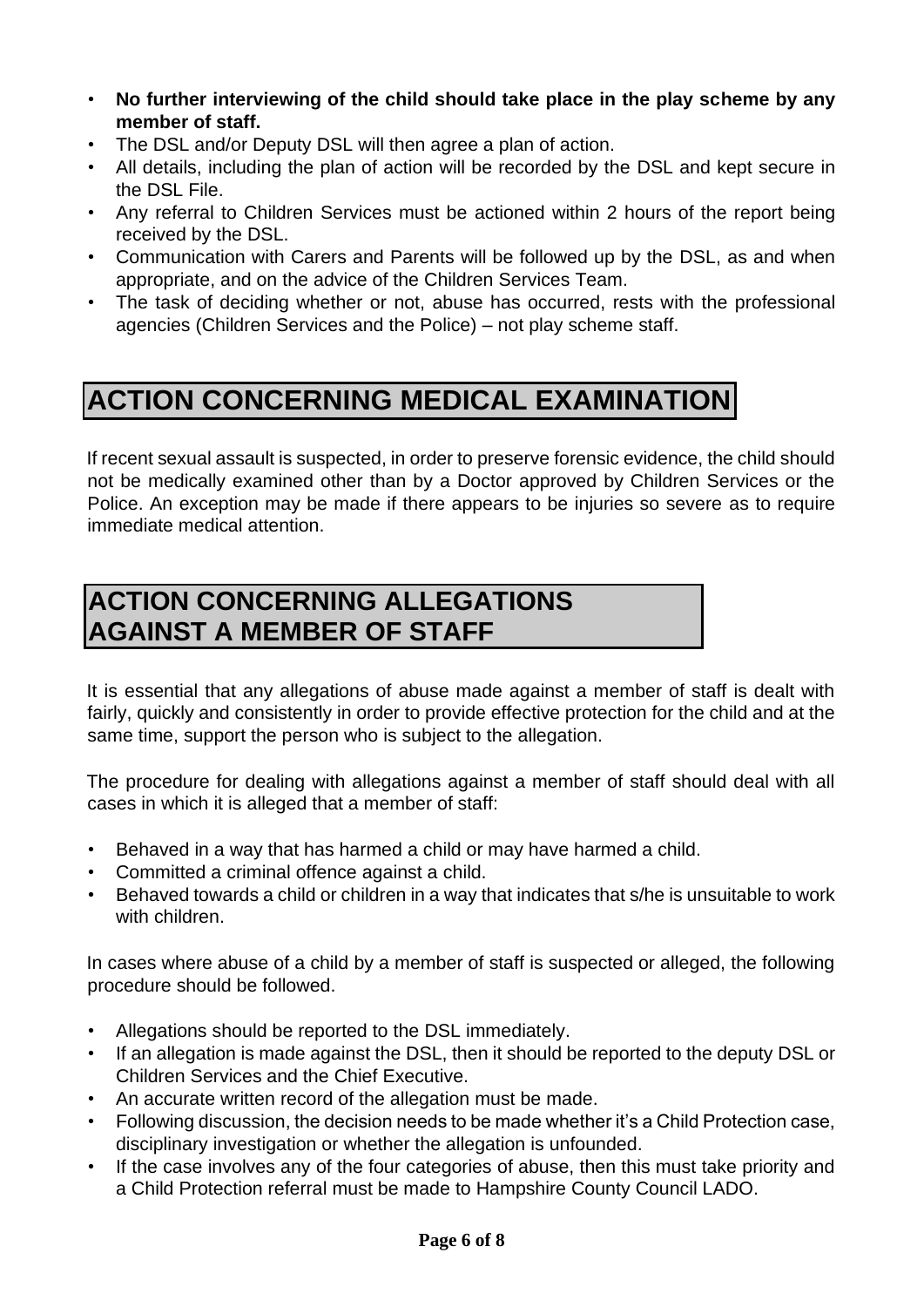- The Play Scheme will also need to take advice from Children Services regarding informing the parents and the accused.
- The play scheme will take no further action as the Police and/or Children Services will then proceed with the investigation.
- The DSL will inform Ofsted.

Depending upon the circumstances, it may be required to suspend the member of staff on full pay without prejudice, while investigations are carried out. The child concerned will receive help and support from relevant staff. The member of staff accused will also receive support from a named senior member of staff.

If anyone has a suspicion about another member of staff or any other person, then this must be reported to the DSL. Failure to do so is a disciplinary matter. It is everyone's responsibility to be aware of this policy and to ensure that vigilance and common sense prevail at all times.

#### **AGENCY RESPONSIBILITY AND STATUTORY PROVISION IN CHILD ABUSE**

Local Authority Children's Services have the primary responsibility for the care and protection of children who are abused or at risk of abuse. They have a duty to investigate any information received suggesting that a child may be in need of protection (Section 47 of the Children Act 1989). This is usually done jointly with the Police.

**HAMPSHIRE CHILDREN'S SERVICES DEPARTMENT:** Monday to Friday, 8.30am to 5pm, phone 0300 555 1384

At all other times, contact the out-of-hours service, phone 0300 555 1373

DSL should complete the Inter Agency [Referral](https://forms.hants.gov.uk/en/AchieveForms/?form_uri=sandbox-publish://AF-Process-7e6115a7-b0ba-484d-991f-084c1248ac72/AF-Stage-52cf8e73-0daf-47d4-bb55-0fdad856d3e6/definition.json&redirectlink=/en&cancelRedirectLink=/en) Form (IARF) to report child welfare and safeguarding concerns.

**HAMPSHIRE DESIGNATED OFFICER/LADO**: 01962 876364 (For allegations against Staff)

**LOCAL SAFEGUARDING CHILDREN'S BOARD:** Tel: 01962 876231

Clarendon House Monarch Way **Winchester** SO22 5PW

**OFSTED:** Tel: 0845 6404040 or 0300 1231231 OFSTED (South) Freshford House Redcliffe Way Bristol BS1 6NL